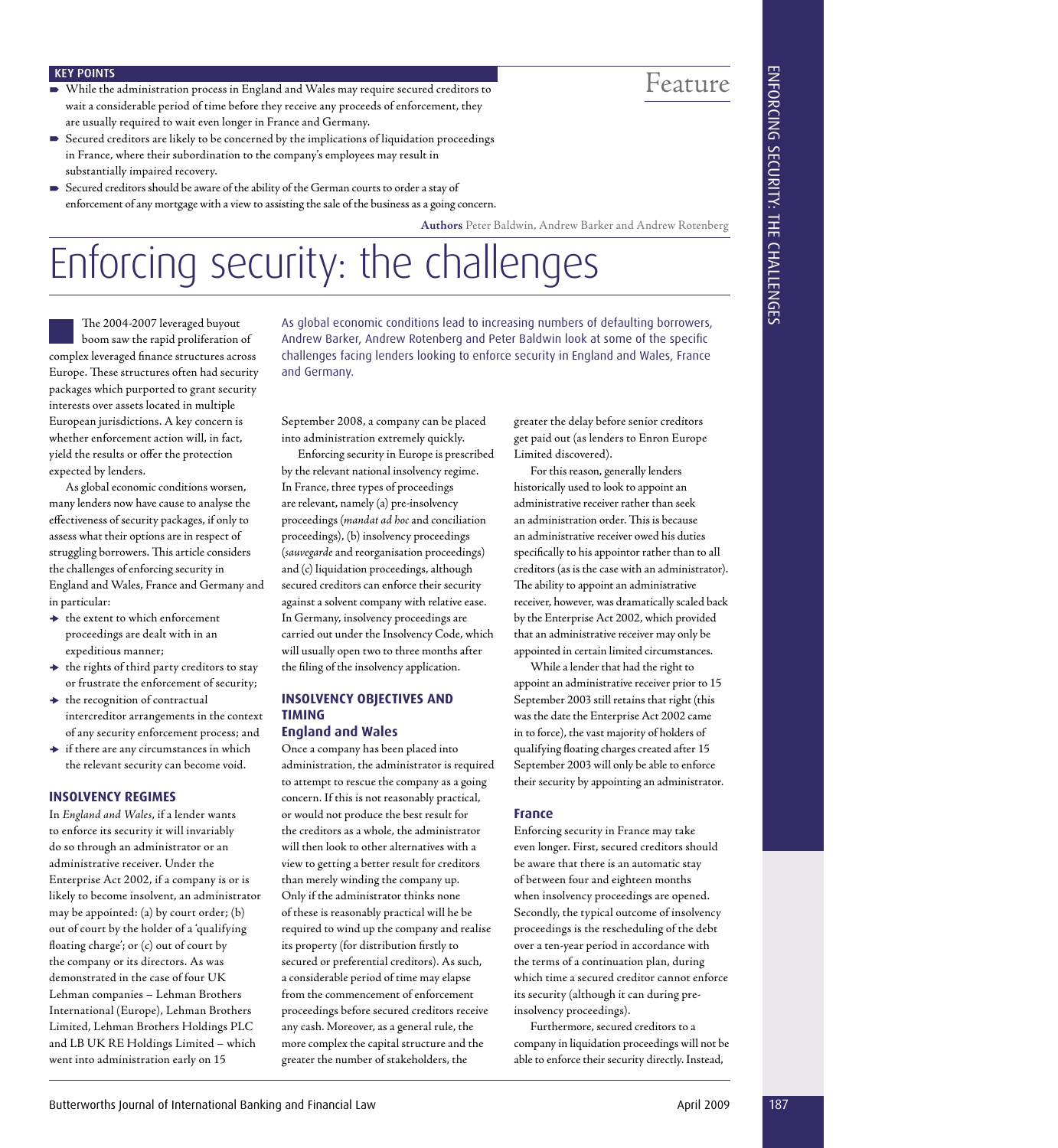Feature

a court-appointed liquidator will sell the assets of the company, including the pledged assets, for the benefit of all of the creditors and will pay the proceeds out in accordance with the rules of priority. As the liquidator's primary responsibility is to the company's employees, however, the purchase price for the business as a going concern will often be nominal so as to compensate the purchaser for the assumption of significant employment obligations and will typically be equivalent to the amount of the employees' claims. As French rules of priority rank secured claims behind employees' claims and the costs of the proceedings, secured creditors can find themselves in a more disadvantageous position than they might expect, as was the case in the Smoby case where the lenders suffered severe losses.

That said, liquidators will not be able to sell those assets of the company which are secured by: (a) a pledge over trade receivables under Dailly Law; (b) a pledge over goods with a right of retention (*dépossession*); or (c) the new *fiducie*, which was introduced under French law in 2006, improved under the new order of 18 December 2008 and which came into effect on 15 February 2009. As such, lenders should ensure that these security interests are granted.

#### **Germany**

As in England and Wales, secured creditors (*absonderungsberechtigte Gläubiger* ) have a ) have a right to separate or preferential satisfaction. Generally, such right allows them to claim the proceeds of enforcement up to the amount of the secured claim after the insolvency administrator's costs have been deducted.

The obvious caveat to this is the commonly exercised ability of the German court to order a stay of enforcement of any mortgage. The rationale for this is that enforcement of any mortgage would prevent the continuation of the chargor's business and make a sale of the business as a going concern near impossible. As such, secured creditors may experience considerable delay in enforcing their security interests, although German law does compensate for this delay. As long as their security interests remain unrealised, secured creditors may claim interest. In addition, any resulting loss in value of the secured assets must be compensated for by the insolvency estate.

#### **RIGHTS OF THIRD PARTY CREDITORS**

corporate governance issues. Email: pbaldwin@jonesday.com

Peter Baldwin is a partner in the Mergers & Acquisitions (M&A) Team in Jones Day's London office and advises on all aspects of public and private M&A transactions (both domestic and cross-border). He also advises on a broad range of corporate finance transactions, joint ventures, restructurings, innovative special situation deals and

*Biog box*

Generally, it is very difficult for third party creditors to stay or frustrate the enforcement of valid security. The primary exception to this rule is if such persons have rights pursuant to an intercreditor agreement. It is worth noting that French law has yet to establish fully the applicability of such agreements in insolvency proceedings.

#### **INTERCREDITOR ARRANGEMENTS**

Contractual intercreditor arrangements regulate both the order in which creditors will benefit from the proceeds of enforcement and also the rights of various creditors to commence an enforcement action. So long as the intercreditor agreement is given for valuable consideration, or executed as a deed, its provisions are likely to be enforceable in England and Wales.

**188 April 2009** Butter and the symptom in the symptom of the symptom in the symptom in the symptom in the symptom in the symptom in the symptom in the symptom in the symptom in the symptom in the symptom in the symptom Intercreditor agreements are also generally enforceable in Germany. By contrast, recent reforms have muddied the position in France. As of December 2008, a continuation plan is not required to treat creditors equally if their different situations justify it. The reforms are too recent for French case-law to assign any meaning to ' *si les diff érences de situation le si les différences de situation le* justifient', although the French government has made it clear that this new language is intended to give legal authority to a departure from a uniform approach to senior and junior creditors. As such, it is now unclear if junior creditors are barred from making any recovery in circumstances where senior creditors do not recover in full, potentially making the position for junior creditors more favourable than in England and Wales. Similarly, turnover provisions in intercreditor agreements requiring junior creditors to return monies to senior creditors may no longer be enforceable. Some judicial interpretation of these reforms is eagerly awaited.

#### **CIRCUMSTANCES IN WHICH SECURITY CAN BECOME VOID England and Wales**

In England and Wales, when new security is granted, there is a period of time when it is vulnerable to be set aside by a liquidator pursuant to the provisions of the Insolvency Act 1986 ('IA 1986'). This is known as the

security's 'hardening period'. In the main, the relevant provisions of IA 1986 concern transactions at an undervalue (s 238), preferences (s 239) and the avoidance of certain floating charges (s 245).

#### **Transactions at an undervalue**

An administrator (or a liquidator) can apply to court to set aside security if the chargor received either no benefit or significantly less benefit than it pledged and in both cases the security was granted within two years of the onset of the chargor's insolvency. Such security must have been granted at a time either when the chargor was insolvent or where it became insolvent as a result of the transaction being entered into. The security will not be set aside if the directors can demonstrate that the security was granted in good faith and for the purpose of carrying on the company's business and that they had reasonable grounds for believing it would benefit the company.

(A similar concept exists under French law. If a lender extends credit to a company that is in difficulty and requires it to grant pledges or other liens or security interests which are disproportionate to the loan, a court may find that the lender has abused its superior position to the detriment of the company and render the guarantees between the lender and company null and void.)

#### **Preferences**

Security can also be set aside if the chargor does anything which has the effect of putting the creditor into a position which, in the event of the chargor going into insolvent liquidation, would improve the creditor's position. To be set aside though, the security must have been granted within six months of the onset of the chargor's insolvency unless the security was granted to a connected person, in which case the period is extended to two years. Again, the security will also only be set aside if it was granted when the chargor was insolvent or where it became insolvent as a result of the transaction being entered into. Moreover, the security will not be set aside unless the chargor was demonstrably influenced by a desire to improve the creditor's position on insolvency.